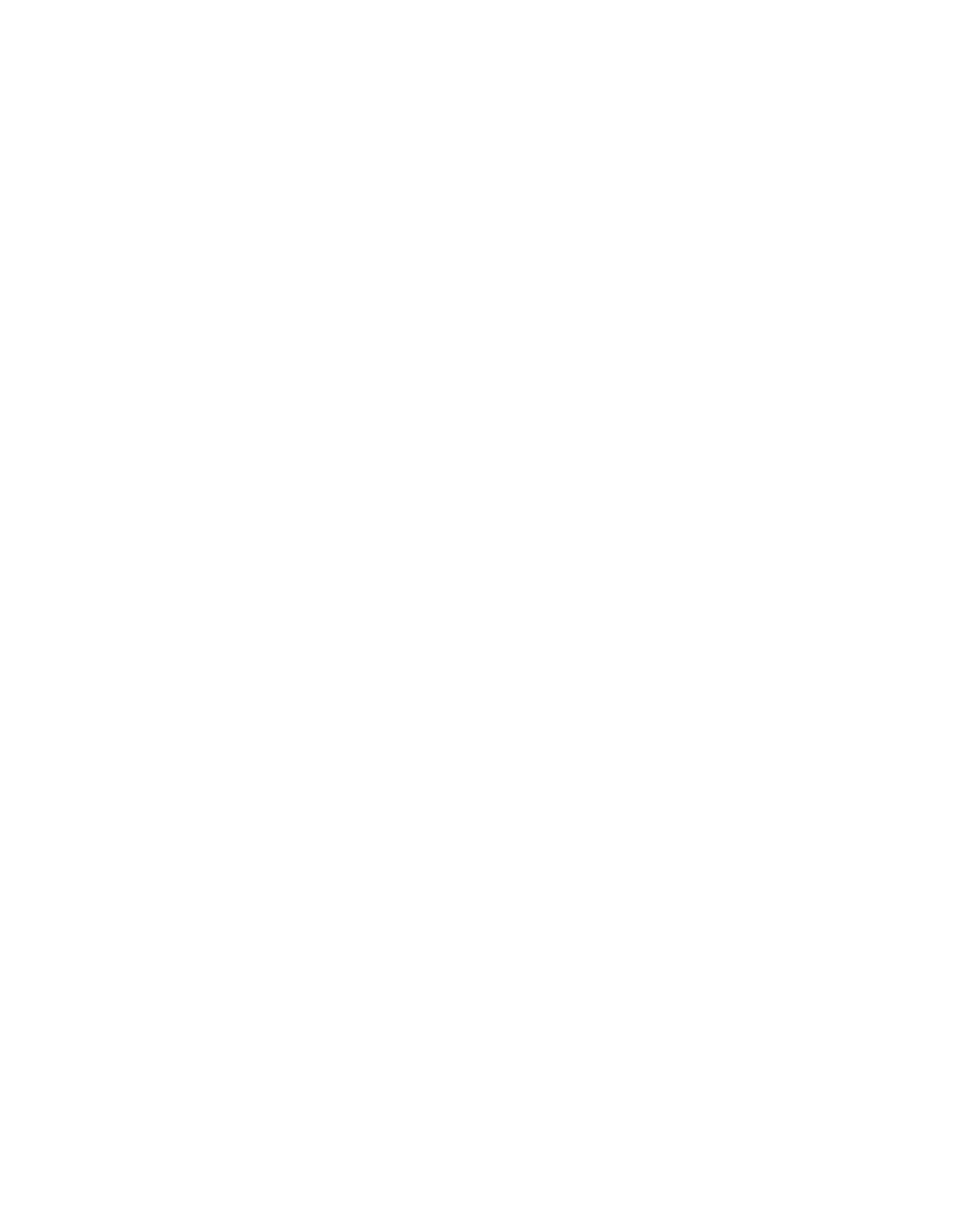#### **CONSENT CALENDAR**

#### **Concurrent Resolutions for Notice under Joint Rule 16**

The following joint concurrent resolutions have been introduced for approval by the Senate and House and will be adopted by the Senate unless a Senator requests floor consideration before the end of the session of the next legislative day. Requests for floor consideration should be communicated to the Secretary's Office.

#### **S.C.R. 35.**

By Senators Cummings, Doyle, Pollina, Balint, and Mullin,

By Representatives Hooper of Montpelier and Kitzmiller of Montpelier,

**S.C.R. 35.** Senate concurrent resolution congratulating Matt Hynes on being named the 2015-2016 Vermont boys' cross country Gatorade Player of the Year.

*Whereas*, the Gatorade Company, in collaboration with USA Today High School Sports, selects outstanding female and male high school athletes, in every state and the District of Columbia, as Gatorade Players of the Year, and

*Whereas*, for the 2015–2016 school year, for the sport of boys' cross country, the Vermont Gatorade Player of the Year is Montpelier High School junior Matt Hynes, and

*Whereas*, Matt Hynes is a speedy runner, who won major cross country events during the 2015 season, including the individual titles at the Northern Vermont Athletic Conference Mountain Division meet and at the Burlington Invitational, and

*Whereas*, at the 2015 State championship in Thetford, Matt Hynes was at his best, winning the individual Division II title with an impressive course time of 16:59, and

*Whereas*, his State championship run enabled the Montpelier Solons to clinch the 2015 Division II team title, and

*Whereas*, the Solons' cross country coach describes Matt Hynes as a coach's dream, and

*Whereas*, Matt Hynes is a studious young man, who has a 3.39 grade average, and

*Whereas*, he volunteers at a local homeless shelter and in environmental preservation activities, and

*Whereas*, Matt Hynes is an ideal choice for designation as one of Vermont's 2015 Gatorade Players of the Year, *now therefore be it*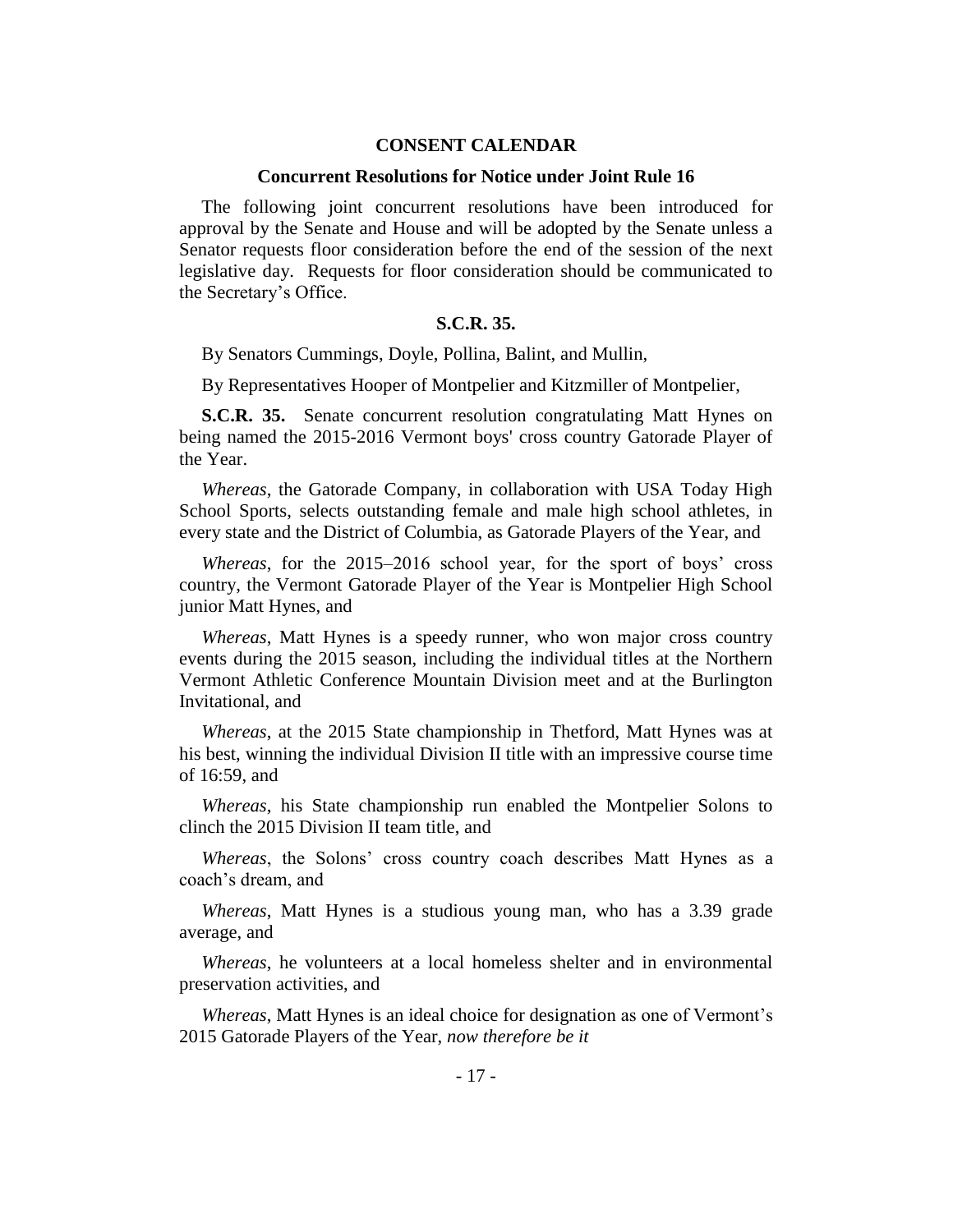#### *Resolved by the Senate and House of Representatives:*

That the General Assembly congratulates Matt Hynes on being named the 2015–2016 Vermont boys' cross country Gatorade Player of the Year, *and be it further* 

*Resolved:* That the Secretary of State be directed to send a copy of this resolution to Matt Hynes.

#### **S.C.R. 36.**

By Senators Pollina, Cummings, and Doyle,

By Representatives Hooper of Montpelier, Kitzmiller of Montpelier, Ancel of Calais, Donahue of Northfield, Klein of East Montpelier, LaClair of Barre Town, Lewis of Berlin, McFaun of Barre Town, Patt of Worcester, and Walz of Barre City,

**S.C.R. 36.** Senate concurrent resolution honoring Central Vermont Chamber of Commerce President CEO George Malek.

*Whereas*, George Malek graduated from Wilmington College in Wilmington, Ohio, and

*Whereas*, he began his career as a journalist at the *New York Times* and then worked at the *Record-Herald* in Washington Court House, Ohio, and

*Whereas*, George Malek traded his reporter's notebook for the managerial duties of overseeing local and regional chambers of commerce, and

*Whereas*, he first served as the Washington Court House Chamber of Commerce's executive director, and

*Whereas*, having gained leadership experience, George Malek was ready for the challenge of overseeing a regional chamber's operation, and

*Whereas*, in 1979, the Central Vermont Chamber of Commerce appointed him as its president and chief executive officer, and

*Whereas*, during his 37-year tenure, George Malek built an outstanding record of major accomplishments and organizational milestones, and

*Whereas*, foremost, he secured for the organization a permanent and modern headquarters, facilitating the purchase and expansion of Beaulieu Place in Berlin and ultimately retiring the debt incurred during the project, and

*Whereas*, he initiated important chamber events, including an annual golf outing, and

*Whereas*, the publications *Central Vermont Magazine* and the *Central Vermont Community Profile* were created under his guidance, and